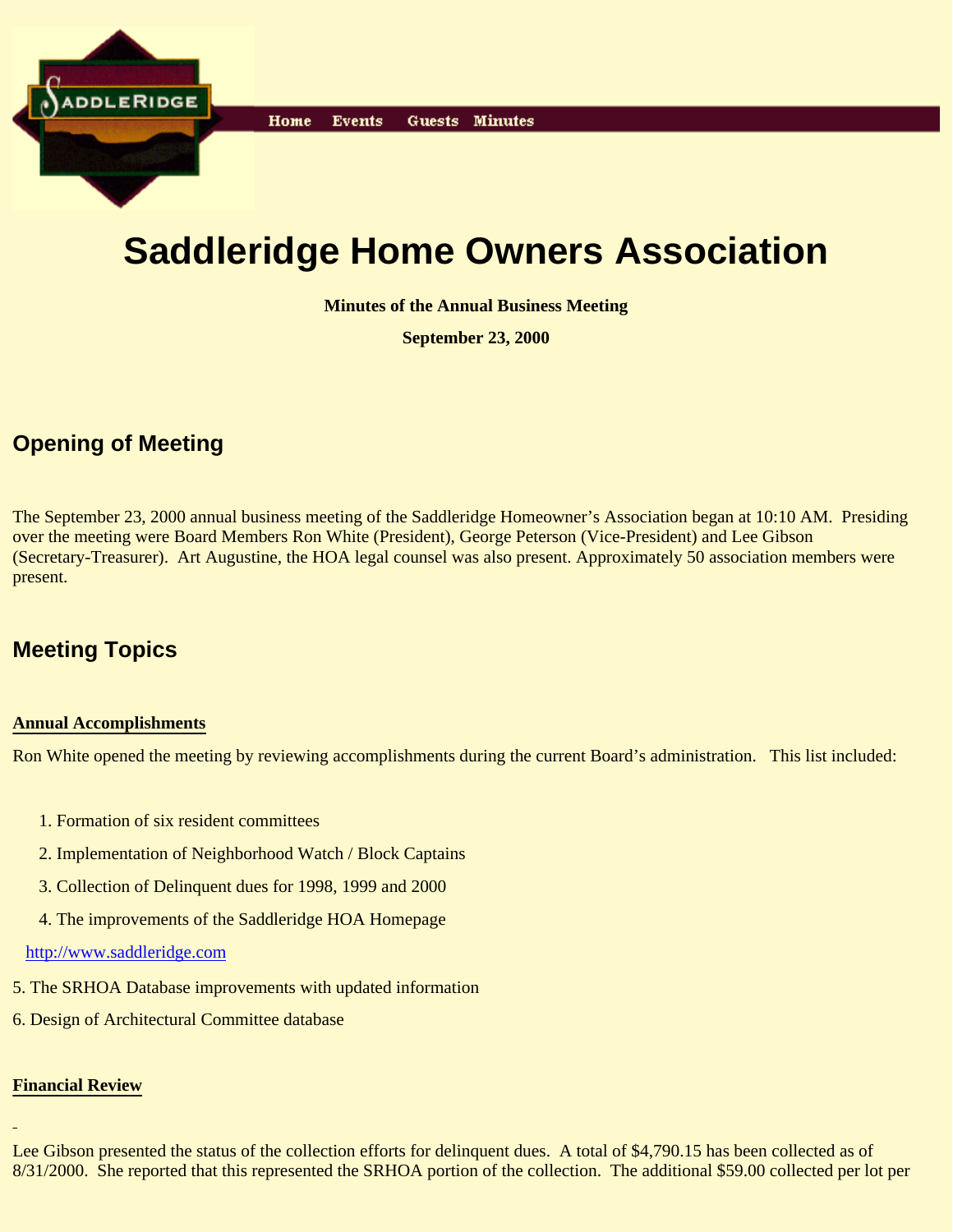year was the fee charged by the collection agency. The HOA netted \$96.00 per lot per year. The HOA does not pay for what the agency is not able to collect. For any outstanding dues as of 9/30/00, liens will be filed against the landowners and collections will be made when the property is sold.

Lee also presented the budget status reflecting that the HOA currently has \$4,848.49 more than the operating budget for 2000 due to the collections that have been made for 1998, 1999 and 2000. No increase in dues is anticipated for next year. She also advised that the Board would set forth new procedures to ensure standard collection processes going forward.

## **Annual Events**

Ron White reviewed annual events that had occurred during 2000:

- 1. The Spring BBQ and meeting
- 2. Clean-up Day
- 3.  $2<sup>nd</sup> National Night Out with 85 residents attending$
- 4. Candidates Night Out with 14 candidates present
- 5. Fall Board Election

#### **Architectural Committee**

George Peterson reminded attendees of requirements for submitting plans for approval prior to any construction. He also introduced the committee members present: Cecil Gibson, Wink Dickey and Steve Mathies.

## **Q&A Session**

1. Art Augustine, HOA legal counsel, answered a question regarding the status of the empty house on Pack Saddle. Foreclosure by the mortgage company has taken place on the house and he anticipates that we will collect the outstanding dues soon. The mortgage company has six months to bring the house to standards before any additional action can be taken.

2. Mr. Doll asked that residents handle their pets and ensure they remain leashed. Art emphasized that deed restrictions require that pets be contained. If advised, the Architectural Committee will send letter on dog violations and have done so in the past.

3. Mike Hickey asked why Chester Hale had not received a letter to a fence request in 30 days. He was advised that the request was automatically approved if no response was received in 30 days.

4. Pat Caballero asked how the Architectural Committee knew if plans had been submitted and approved. He was advised that they had a process in place to check all new construction. George emphasized that residents should always follow-up with the committee if they were unsure about the status of new construction.